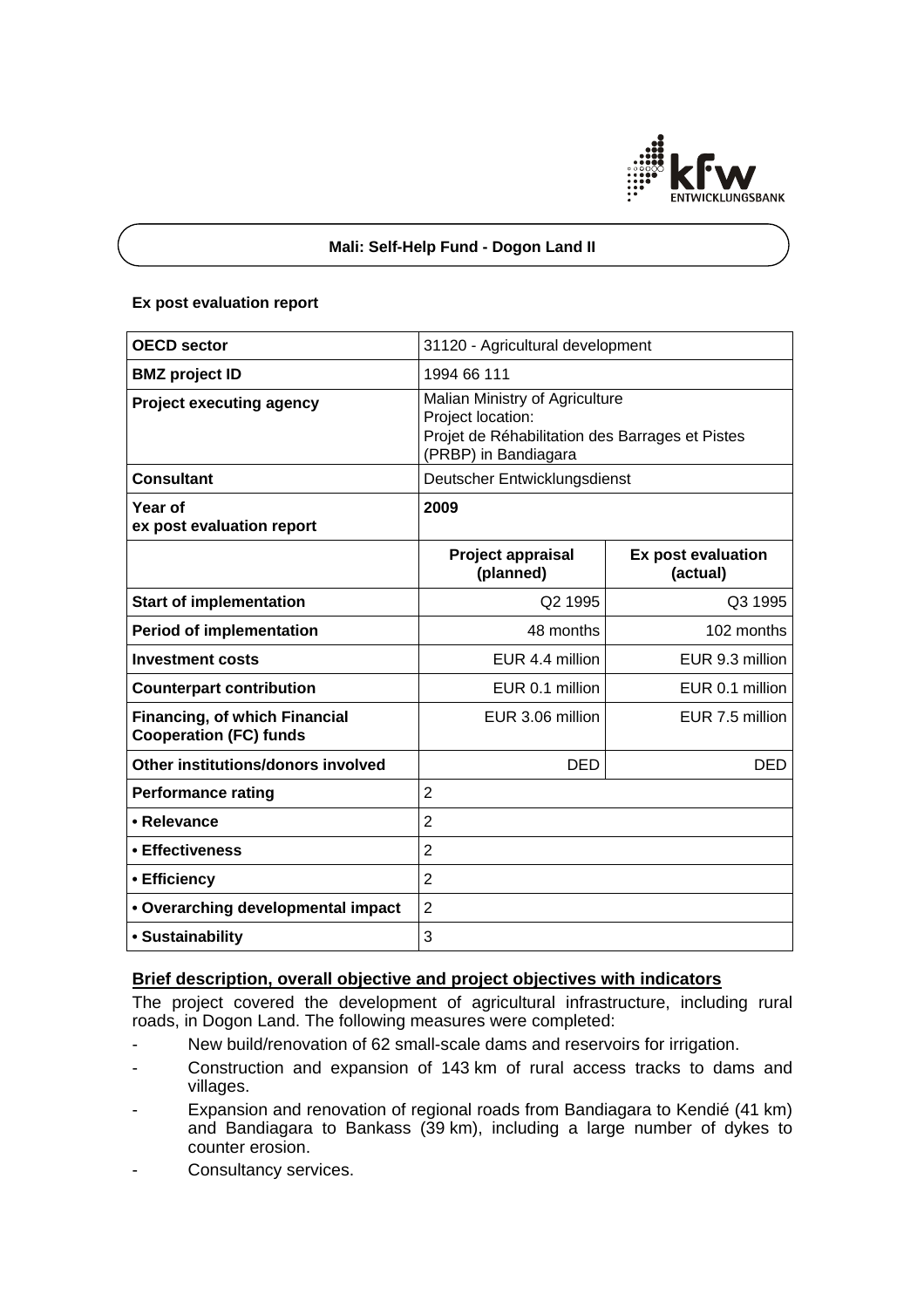Dogon Land belongs to Mali's Mopti region (Region V). With some 32 % of the total national population, this region is among the poorest in the country. In 2001, infant mortality in the first month of life was measured here at 80 per 1,000 and in 2006 at approx. 61 per 1,000. In both years these were the highest mortality rates in Mali. According to Malian statistics some 75% of the population were living in poverty in 2006.

The Dogon people, who form approximately 9 % of the total Malian population, represent the main regional population group. The population of the Dogon plateau and the surrounding plains (the programme region) is estimated at around 0.8 million. The most important commercial activity by far is the cultivation of vegetables, notably shallots, which are highly valued throughout Mali. The most significant constraints on agriculture in the Dogon plateau are the limited availability of land suitable for cultivation and the relatively low level of precipitation, which ranges from 300 mm to 500 mm per year, and falls almost exclusively in the period from July to September. Set against this background, the construction of dams to store irrigation water and improve groundwater has considerable significance for water provision in Dogon Land.

The programme objective is the active utilisation and maintenance of the new physical infrastructure (dams, erosion protection measures, and roads). This should contribute to social and economic development in the area (overall objective). The following indicators were established for the programme objective: once dam construction was complete, at least 90 % should be used for irrigation: three years after completion, traffic volumes on the Bandiagara – Kendié and Bandiagara – Bankass roads should have grown by 50 %; and shipments of millet on the Bandiagara – Bankass road should have grown by 100 % within three years of completion. By conducting traffic counts in different locations on various days it was confirmed that the objective level had been attained. At 87 %, dam utilisation was extremely close to the 90 % target.

With the net annual household income which they derive exclusively from irrigated agriculture, an eight-person household can cover their annual cereal requirements. This project has opened up additional agricultural land with an area of approx. 160 hectares, which represents a sound basis for the livelihoods and income of a target group of some 4,000 farmers (families). We therefore consider the programme of dam construction has had a positive effect on income levels, and therefore on the achievement of the objective.

To evaluate progress toward the overall objective, data was compiled on social development in important areas of health and education. Income growth and improved access to health stations through the regional road programme have both resulted in a marked increase in demand for health station services compared to pre-project levels. The number of therapeutic services offered by the health establishments has risen noticeably. Moreover, the two roads made it possible to implement the planned investment in primary school education. Six new primary schools were built in the catchment area served by the roads, and as many as 1,000 pupils, half of them girls, have attended school for the first time.

In summary, we can confirm that the programme objective and overall objective were achieved.

# **Project design / major deviations from original planning and their main causes**

The project execution procedure for dam construction and renovation merits particular attention. The village communities are required to register their interest in construction funding at the 'Projet de Réhabilitation des Barrages et Pistes' (PRBP) in Bandiagara, a temporary institution set up under the Malian Ministry of Agriculture, and they must agree to provide the appropriate land and the necessary labour. On this basis the PRBP then carries out an on-site technical, economic and socio-cultural appraisal, campaigning at the same time to mobilise potential and to encourage self-help. The financial contribution from the village community is calculated at 2 % of building costs, up to a maximum of FCFA 750,000 (roughly EUR 1,140). A project can proceed once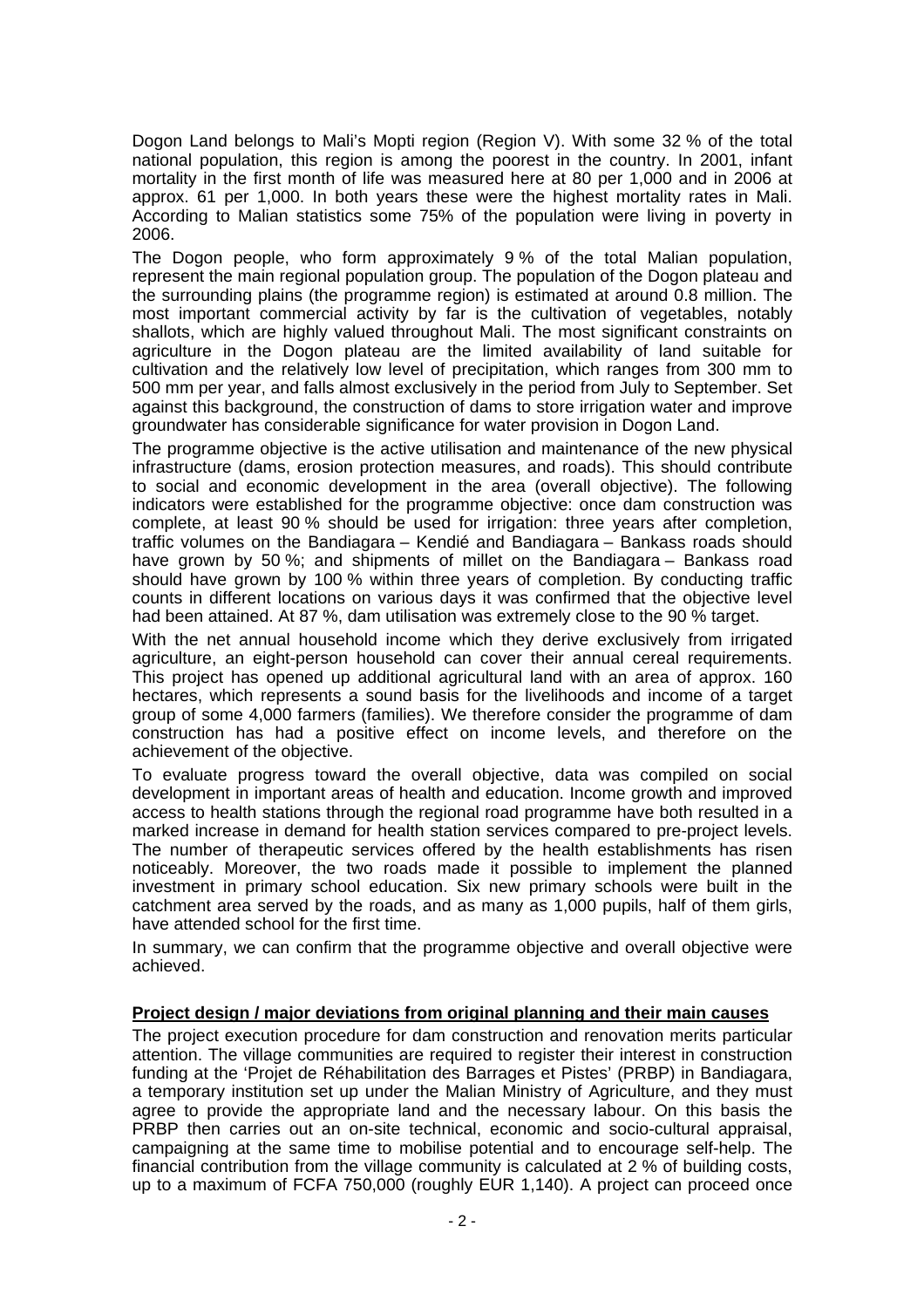this has been paid in full to the PRBP. This process lays the foundation for collective user responsibility in the operation and maintenance of the facilities. The allocation of irrigated land is regulated by the village community. At the time of ex post evaluation, the dams were found to be in an acceptable state of repair and were being used for irrigation, confirming the suitability of the project design.

### **Key results of the impact analysis and performance rating**

The project had very limited potential to contribute to improving gender inequality. No immediate or readily identifiable ecological damage to the environment, such as raised nutrient levels in the water table or soil salination from inadequate drainage, were apparent. Environmental protection and resource conservation were not the main objectives of the project. The procedure designed around the temporary structure of the PRBP served to mobilise investment and to encourage collective responsibility within the target group. Primarily as a result of this approach, the project has had notable structural effects and a positive impact on the process of decentralisation in Mali. Project actions have had a direct bearing on poverty. In summary, we assess the overall developmental efficacy of the project as follows:

## Relevance

As it forms part of Mali's Region V (Mopti), one of the poorest regions in the country (income poverty 69 % - national average 59 %), improving the economic and social situation in Dogon Land has significant developmental value. Against this background, the chain of effects assumed at programme appraisal — improving income levels and access to social infrastructure, particularly education and health, by developing agriculture and opening up traffic routes — remains valid. The project objective conforms with BMZ developmental objectives and guidelines, and to the Malian Government's strategy for the fight against poverty. The project contributes predominantly to Millennium Development Goal 1 (the eradication of extreme poverty and hunger). Overall, there is only limited cohesion amongst the donors in Dogon Land. FAO, US-AID and WFP operate alongside the German contingent, as well as numerous domestic and foreign NGOs, Malian migrants' associations, and other private aid initiatives for which the Paris Declaration on Aid Effectiveness has no significance whatsoever. They seldom consult the official Malian position and demonstrate widely varying aspirations, both in the objectives they set and in the financial contributions planned from beneficiary groups. There are clear signs that an 'aid recipient mentality' has developed in at least parts of Dogon Land, which may have a counterproductive effect on local initiative and the potential for self-help (rating: 2).

# **Effectiveness**

The original indicator value for regional road utilisation (an increase in traffic volumes of 50 %) was reached within the time envisaged. This was substantiated by traffic counts in 2004 and 2006. Based on the traffic situation at the time of the ex post evaluation, the figures from those years still appear to be valid. The original target for dam utilisation was not achieved. Instead of the planned 90 %, around 87 % are regularly used for agricultural purposes. However, from a cost viewpoint this deviation is negligible.

Income levels for families with an irrigated plot for growing shallots fall into three broad bands, dependent on land availability, irrigation practices, yield per hectare and the particular crop sown. Based on an area of 0.3 hectares served by motor-driven pumps, net annual household incomes range from a lower level of FCFA 789,000 (about EUR 1,200) through a middle band of FCFA 1,238,000 (EUR 1,890) to an upper level of FCFA 4,386,000 (EUR 6,685). It can be assumed that about 27 % of the user group belong to the lower income sector, about 63 % to the middle, and 10 % to the highest band. It should be borne in mind that the boundaries between the different categories are very fluid, and often as many as three plots of land may be worked by any one family. In a household of eight or more people — a typical size for the Region annual income per person in the various bands is FCFA 98,600 (approx. EUR 150),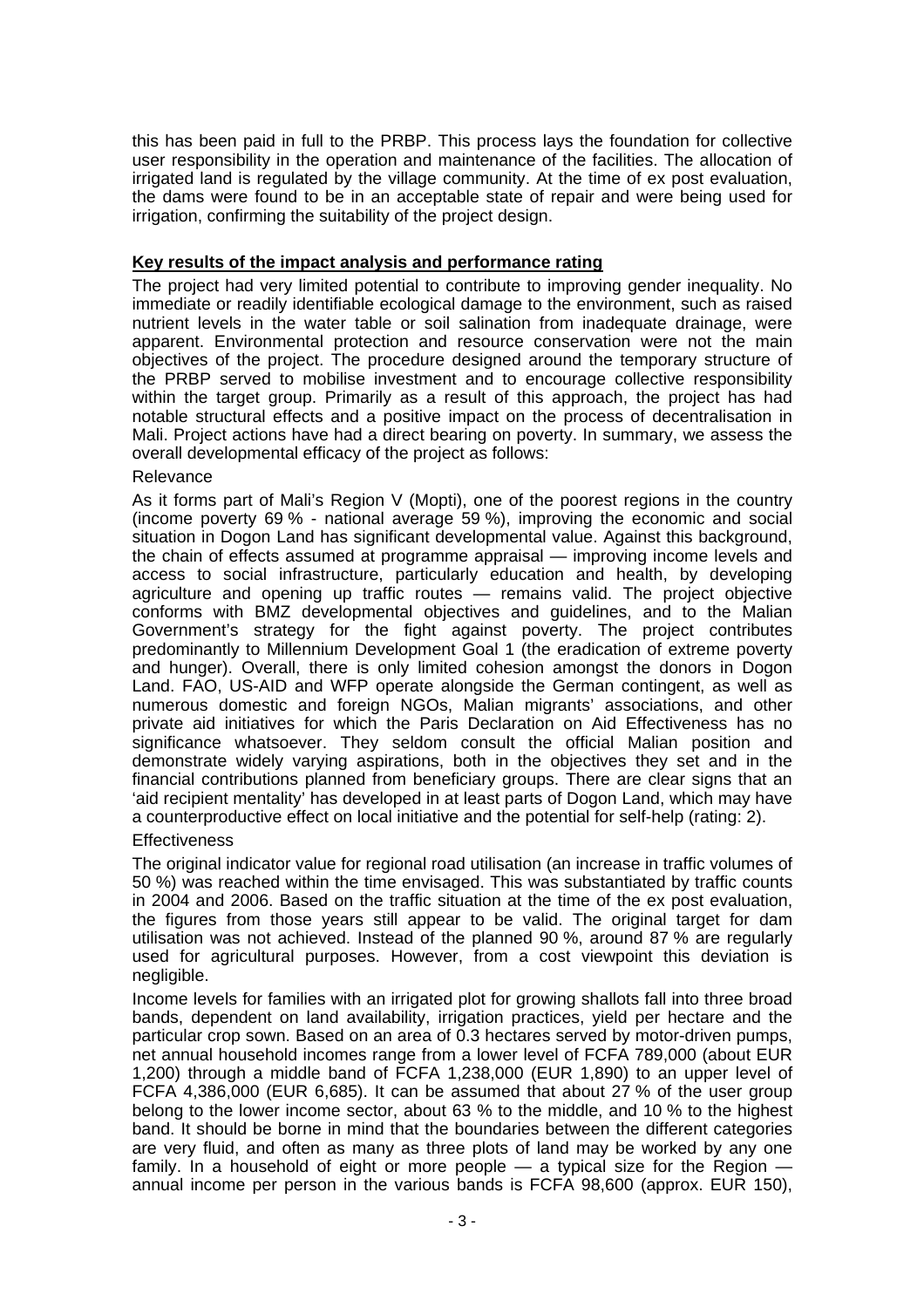FCFA 154,700 (approx. EUR 235) and FCFA 550,000 (approx. EUR 838). From this it seems feasible that the majority of households in the project region could cross the poverty threshold (currently FCFA 144,000 per person per year) solely on irrigated agriculture income. Malian statistics indicate an average cereal requirement of 214 kg per person per year; on this basis the level of income being achieved will cover a family's cereal requirement in full. This project has opened up additional agricultural land with an area of approx. 160 hectares, which represents a sound basis for the livelihoods and income of a target group of some 4,000 farmers (families). We therefore consider the effect of the dam construction programme on income levels, and therefore on the achievement of the objective, as positive (rating 2).

### **Efficiency**

Road construction efficiency was assessed on the basis of cost. Construction costs, at approx. EUR 30,200 per kilometre for the Bandiagara – Kendié regional road and approx. EUR 76,700 for the Bandiagara – Bankass route, were established through national tender, and appear reasonable considering the remoteness of the area and the resultant high mobilisation costs. These roads have shortened journey times to Kendié and Bankass significantly, so substantial savings in time and money can be assumed for users of these routes.

72 % of the working dams (39 out of 54) opened up additional land for agriculture, averaging 4 hectares each. In view of the wide parameter variations between the structures (number of users, products grown, inputs, usage of motor-driven pumps, etc.) only a simplified, standardised, and approximate economic return was calculated, based on the cultivation of shallots. With three exceptions, the economic return on the dams exceeded the 6 %, threshold and were, for the most part, in double digits. This more than compensated for the negative results from the three exceptions, which represented roughly 6 % of the total investment in dam construction (FCFA 815 million, approx. EUR 1.2 million) (rating 2).

### Overarching developmental impact

Statistics show that, in the programme region, utilisation of health stations was increased and access to education was expanded during the project, indicating improvements in general living conditions. Income growth and improved access to health stations have both resulted in a marked increase in demand for health station services compared to pre-project levels. The number of therapeutic services offered by the health establishments has risen noticeably.

The two regional roads made it possible for the Malian Government to implement the planned investment in primary school education. Six new primary schools were built in the catchment area served by the roads, and as many as 1,000 pupils, half of them girls, have attended school for the first time. One of the main negative effects of the road construction programme that has been identified is the accelerated clearing of firewood from the area. This puts increased pressure on a resource which is already scarce in the region.

Significant structural effects have flowed from this project, supporting the process of decentralisation (deconcentration) which has been gaining ground in Mali since the 1990s: the State, with foreign assistance, finances the basic investment (dams and roads), and devolves operational and maintenance responsibilities to subordinate local bodies (district authorities in the case of the roads) or to user groups (farmers, in the case of the dams). This approach is also used in the water, health and education sectors. The temporary office of the PRBP is integrated into the procedure. Under this strategy, the PRBP implements the investment plans and, at the same time, promotes collective responsibility within user groups and local authorities. It also prepares both these interest groups for the 'post-PRBP' situation. In this respect, the PRBP can serve as a model for future FC projects in the small-scale irrigation sector (rating 2).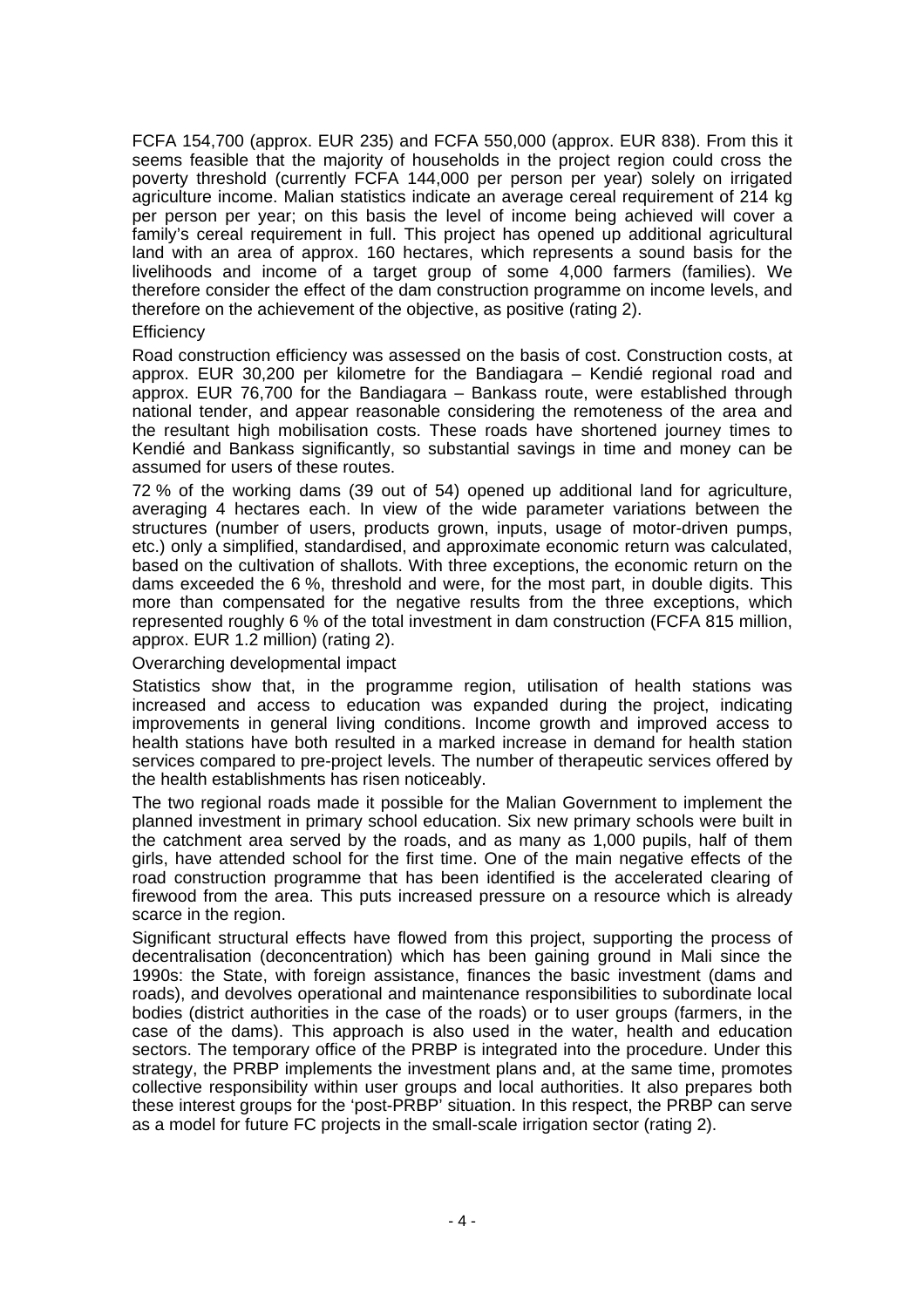## **Sustainability**

Bandiagara - Kendié and Bandiagara - Bankass regional roads: due to the scarcity of public funds and the continuing lack of clarity over responsibilities between the district authorities on the one hand and the 'Ministère des Travaux Publics' on the other, only basic and sporadic maintenance was evident during ex post evaluation. Although both routes are significant for agriculture and tourism in Dogon Land, there is no evidence of any substantive agreement between the two institutions regarding the allocation of maintenance work. Furthermore, the system of manual roadmending for small-scale maintenance operations, which is favoured by the district authorities and supported by the PRBP, is not workable.

In contrast, we assess the sustainability of the dam construction programme more positively. Extensive use of the dams for vegetable cultivation shows that their significance for income generation is well understood by users, giving them a strong vested interest in their upkeep. The present condition of the dams and the scale of irrigated agriculture suggest a positive outlook for their sustainability. Although at 61 % the collection efficiency of user contributions to dam maintenance is rather low, it is reasonable to assume from this that, in case of need, adequate funds would be made available to resolve any serious problems. This is evidenced by the level of the village communities' contributions to investment costs and by their readiness to provide labour. Other investigations, such as an inquiry into Dogon health care expenditure, have confirmed the potential to mobilise financial contributions from user groups.

The sustainability of the two roads (which represent roughly 46 % of total costs) and the eight dams which are not in service (investment costs EUR 0.2 million, equivalent to approx. 2.1 % of total costs) is not assured. This is only partially compensated by the positive outlook for the sustainability of the dams overall, which have a profound significance for income generation in the area (rating 3).

Having made a balanced overall assessment of the known effects and risks, we rank the project at performance level 2 (good result, fully in line with expectations and without any significant shortcomings).

### General conclusions and recommendations

In those projects or programmes which are targeted at groups working in the productive sector, where the responsibility for operation and maintenance lies exclusively with the target group, time-limited project/programme structures lend themselves to successful execution, as they highlight that responsibility will ultimately lie solely with the beneficiaries. In such cases the exit scenario should be designed at the appraisal stage, and its suitability should be subject to continuous review thereafter throughout the life of the project or programme.

# **Notes on the methods used to evaluate project success (project rating)**

Projects are evaluated on a six-point scale, the criteria being relevance, effectiveness (outcome), "overarching developmental impact" and efficiency. The ratings are also used to arrive at a final assessment of a project's overall developmental efficacy. The scale is as follows:

- 1 Very good rating that clearly exceeds expectations
- 2 Good rating fully in line with expectations and without any significant shortcomings
- 3 Satisfactory rating project falls short of expectations but the positive results dominate
- 4 Unsatisfactory rating significantly below expectations, with negative results dominating despite discernible positive results